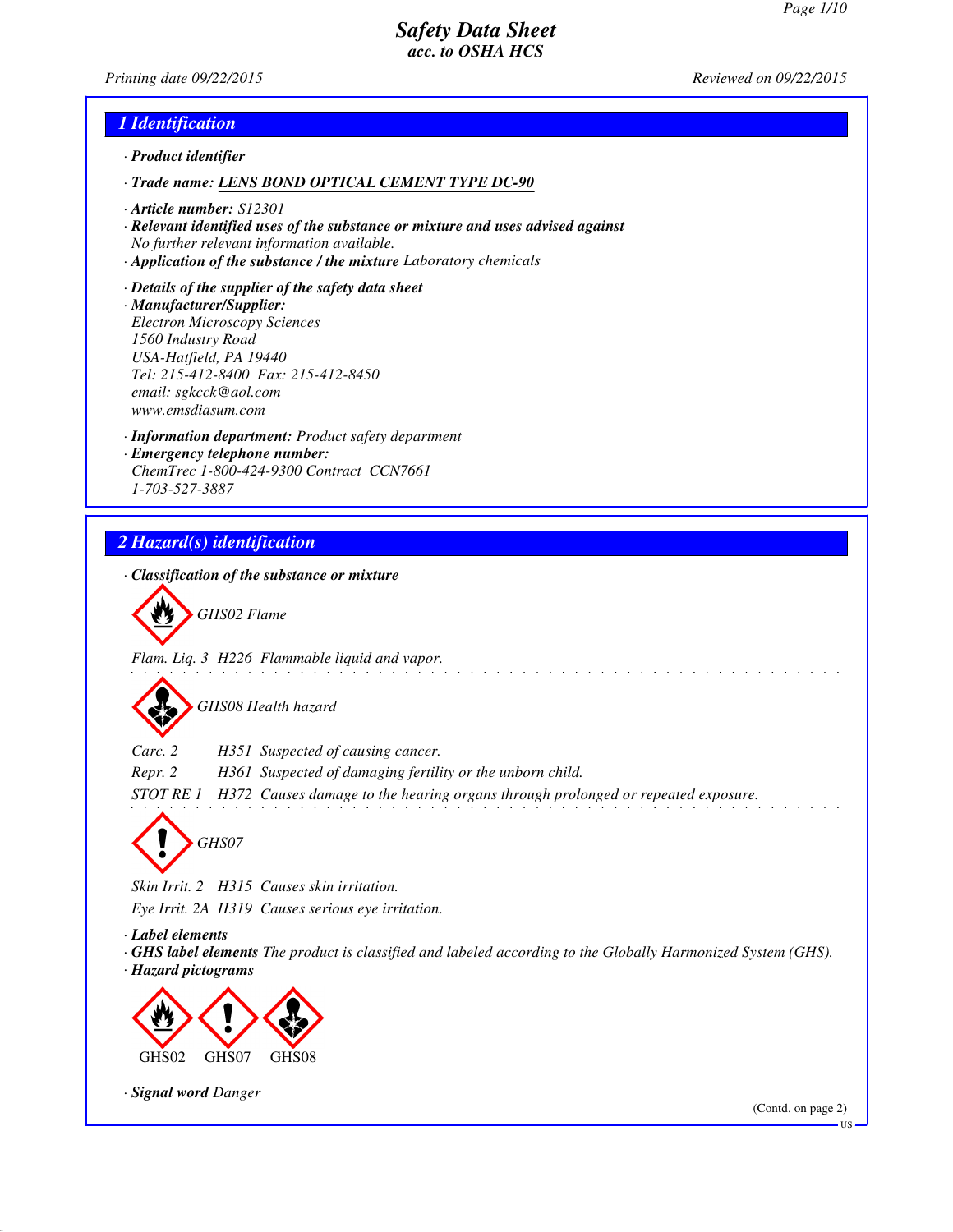*Printing date 09/22/2015 Reviewed on 09/22/2015*

## *Trade name: LENS BOND OPTICAL CEMENT TYPE DC-90*

| · Hazard-determining components of labeling:<br><b>STYRENE</b><br>· Hazard statements<br>Flammable liquid and vapor.<br>Causes skin irritation.<br>Causes serious eye irritation.<br>Suspected of causing cancer.<br>Suspected of damaging fertility or the unborn child.<br>Causes damage to the hearing organs through prolonged or repeated exposure.<br>· Precautionary statements<br>Keep away from heat/sparks/open flames/hot surfaces. - No smoking.<br>Use explosion-proof electrical/ventilating/lighting/equipment.<br>Do not breathe dust/fume/gas/mist/vapors/spray.<br>Wear protective gloves / eye protection / face protection.<br>Wear protective gloves.<br>Wear eye protection / face protection.<br>Ground/bond container and receiving equipment.<br>Keep container tightly closed.<br>Use only non-sparking tools.<br>Take precautionary measures against static discharge.<br>Wash thoroughly after handling.<br>Do not eat, drink or smoke when using this product.<br>Obtain special instructions before use.<br>Do not handle until all safety precautions have been read and understood.<br>IF ON SKIN (or hair): Remove/Take off immediately all contaminated clothing. Rinse skin with water/shower.<br>If in eyes: Rinse cautiously with water for several minutes. Remove contact lenses, if present and easy to do.<br>Continue rinsing.<br>Specific treatment (see on this label).<br>IF exposed or concerned: Get medical advice/attention.<br>If skin irritation occurs: Get medical advice/attention.<br>If eye irritation persists: Get medical advice/attention.<br>Get medical advice/attention if you feel unwell.<br>In case of fire: Use for extinction: CO2, powder or water spray.<br>Take off contaminated clothing and wash it before reuse.<br>Store locked up.<br>Store in a well-ventilated place. Keep cool.<br>Dispose of contents/container in accordance with local/regional/national/international regulations.<br>· Classification system:<br>$\cdot$ NFPA ratings (scale $0 - 4$ )<br>$Health = 3$<br>$Fire = 2$<br>$Reactivity = 0$<br>$\cdot$ HMIS-ratings (scale 0 - 4)<br><b>HEALTH</b><br> *3 <br>$Health = *3$<br>$\overline{2}$<br>$Fire = 2$<br><b>FIRE</b><br>$Reactivity = 0$<br><b>REACTIVITY</b> 0<br>$\cdot$ Other hazards<br>· Results of PBT and vPvB assessment | (Contd. of page 1)             |
|-----------------------------------------------------------------------------------------------------------------------------------------------------------------------------------------------------------------------------------------------------------------------------------------------------------------------------------------------------------------------------------------------------------------------------------------------------------------------------------------------------------------------------------------------------------------------------------------------------------------------------------------------------------------------------------------------------------------------------------------------------------------------------------------------------------------------------------------------------------------------------------------------------------------------------------------------------------------------------------------------------------------------------------------------------------------------------------------------------------------------------------------------------------------------------------------------------------------------------------------------------------------------------------------------------------------------------------------------------------------------------------------------------------------------------------------------------------------------------------------------------------------------------------------------------------------------------------------------------------------------------------------------------------------------------------------------------------------------------------------------------------------------------------------------------------------------------------------------------------------------------------------------------------------------------------------------------------------------------------------------------------------------------------------------------------------------------------------------------------------------------------------------------------------------------------------------------------------------------------------------------------------------------------------------------------------------------------------|--------------------------------|
|                                                                                                                                                                                                                                                                                                                                                                                                                                                                                                                                                                                                                                                                                                                                                                                                                                                                                                                                                                                                                                                                                                                                                                                                                                                                                                                                                                                                                                                                                                                                                                                                                                                                                                                                                                                                                                                                                                                                                                                                                                                                                                                                                                                                                                                                                                                                         |                                |
|                                                                                                                                                                                                                                                                                                                                                                                                                                                                                                                                                                                                                                                                                                                                                                                                                                                                                                                                                                                                                                                                                                                                                                                                                                                                                                                                                                                                                                                                                                                                                                                                                                                                                                                                                                                                                                                                                                                                                                                                                                                                                                                                                                                                                                                                                                                                         |                                |
|                                                                                                                                                                                                                                                                                                                                                                                                                                                                                                                                                                                                                                                                                                                                                                                                                                                                                                                                                                                                                                                                                                                                                                                                                                                                                                                                                                                                                                                                                                                                                                                                                                                                                                                                                                                                                                                                                                                                                                                                                                                                                                                                                                                                                                                                                                                                         |                                |
|                                                                                                                                                                                                                                                                                                                                                                                                                                                                                                                                                                                                                                                                                                                                                                                                                                                                                                                                                                                                                                                                                                                                                                                                                                                                                                                                                                                                                                                                                                                                                                                                                                                                                                                                                                                                                                                                                                                                                                                                                                                                                                                                                                                                                                                                                                                                         |                                |
|                                                                                                                                                                                                                                                                                                                                                                                                                                                                                                                                                                                                                                                                                                                                                                                                                                                                                                                                                                                                                                                                                                                                                                                                                                                                                                                                                                                                                                                                                                                                                                                                                                                                                                                                                                                                                                                                                                                                                                                                                                                                                                                                                                                                                                                                                                                                         |                                |
|                                                                                                                                                                                                                                                                                                                                                                                                                                                                                                                                                                                                                                                                                                                                                                                                                                                                                                                                                                                                                                                                                                                                                                                                                                                                                                                                                                                                                                                                                                                                                                                                                                                                                                                                                                                                                                                                                                                                                                                                                                                                                                                                                                                                                                                                                                                                         |                                |
|                                                                                                                                                                                                                                                                                                                                                                                                                                                                                                                                                                                                                                                                                                                                                                                                                                                                                                                                                                                                                                                                                                                                                                                                                                                                                                                                                                                                                                                                                                                                                                                                                                                                                                                                                                                                                                                                                                                                                                                                                                                                                                                                                                                                                                                                                                                                         |                                |
|                                                                                                                                                                                                                                                                                                                                                                                                                                                                                                                                                                                                                                                                                                                                                                                                                                                                                                                                                                                                                                                                                                                                                                                                                                                                                                                                                                                                                                                                                                                                                                                                                                                                                                                                                                                                                                                                                                                                                                                                                                                                                                                                                                                                                                                                                                                                         |                                |
|                                                                                                                                                                                                                                                                                                                                                                                                                                                                                                                                                                                                                                                                                                                                                                                                                                                                                                                                                                                                                                                                                                                                                                                                                                                                                                                                                                                                                                                                                                                                                                                                                                                                                                                                                                                                                                                                                                                                                                                                                                                                                                                                                                                                                                                                                                                                         |                                |
|                                                                                                                                                                                                                                                                                                                                                                                                                                                                                                                                                                                                                                                                                                                                                                                                                                                                                                                                                                                                                                                                                                                                                                                                                                                                                                                                                                                                                                                                                                                                                                                                                                                                                                                                                                                                                                                                                                                                                                                                                                                                                                                                                                                                                                                                                                                                         |                                |
|                                                                                                                                                                                                                                                                                                                                                                                                                                                                                                                                                                                                                                                                                                                                                                                                                                                                                                                                                                                                                                                                                                                                                                                                                                                                                                                                                                                                                                                                                                                                                                                                                                                                                                                                                                                                                                                                                                                                                                                                                                                                                                                                                                                                                                                                                                                                         |                                |
|                                                                                                                                                                                                                                                                                                                                                                                                                                                                                                                                                                                                                                                                                                                                                                                                                                                                                                                                                                                                                                                                                                                                                                                                                                                                                                                                                                                                                                                                                                                                                                                                                                                                                                                                                                                                                                                                                                                                                                                                                                                                                                                                                                                                                                                                                                                                         |                                |
|                                                                                                                                                                                                                                                                                                                                                                                                                                                                                                                                                                                                                                                                                                                                                                                                                                                                                                                                                                                                                                                                                                                                                                                                                                                                                                                                                                                                                                                                                                                                                                                                                                                                                                                                                                                                                                                                                                                                                                                                                                                                                                                                                                                                                                                                                                                                         |                                |
|                                                                                                                                                                                                                                                                                                                                                                                                                                                                                                                                                                                                                                                                                                                                                                                                                                                                                                                                                                                                                                                                                                                                                                                                                                                                                                                                                                                                                                                                                                                                                                                                                                                                                                                                                                                                                                                                                                                                                                                                                                                                                                                                                                                                                                                                                                                                         |                                |
|                                                                                                                                                                                                                                                                                                                                                                                                                                                                                                                                                                                                                                                                                                                                                                                                                                                                                                                                                                                                                                                                                                                                                                                                                                                                                                                                                                                                                                                                                                                                                                                                                                                                                                                                                                                                                                                                                                                                                                                                                                                                                                                                                                                                                                                                                                                                         |                                |
|                                                                                                                                                                                                                                                                                                                                                                                                                                                                                                                                                                                                                                                                                                                                                                                                                                                                                                                                                                                                                                                                                                                                                                                                                                                                                                                                                                                                                                                                                                                                                                                                                                                                                                                                                                                                                                                                                                                                                                                                                                                                                                                                                                                                                                                                                                                                         |                                |
|                                                                                                                                                                                                                                                                                                                                                                                                                                                                                                                                                                                                                                                                                                                                                                                                                                                                                                                                                                                                                                                                                                                                                                                                                                                                                                                                                                                                                                                                                                                                                                                                                                                                                                                                                                                                                                                                                                                                                                                                                                                                                                                                                                                                                                                                                                                                         |                                |
|                                                                                                                                                                                                                                                                                                                                                                                                                                                                                                                                                                                                                                                                                                                                                                                                                                                                                                                                                                                                                                                                                                                                                                                                                                                                                                                                                                                                                                                                                                                                                                                                                                                                                                                                                                                                                                                                                                                                                                                                                                                                                                                                                                                                                                                                                                                                         |                                |
|                                                                                                                                                                                                                                                                                                                                                                                                                                                                                                                                                                                                                                                                                                                                                                                                                                                                                                                                                                                                                                                                                                                                                                                                                                                                                                                                                                                                                                                                                                                                                                                                                                                                                                                                                                                                                                                                                                                                                                                                                                                                                                                                                                                                                                                                                                                                         |                                |
|                                                                                                                                                                                                                                                                                                                                                                                                                                                                                                                                                                                                                                                                                                                                                                                                                                                                                                                                                                                                                                                                                                                                                                                                                                                                                                                                                                                                                                                                                                                                                                                                                                                                                                                                                                                                                                                                                                                                                                                                                                                                                                                                                                                                                                                                                                                                         |                                |
|                                                                                                                                                                                                                                                                                                                                                                                                                                                                                                                                                                                                                                                                                                                                                                                                                                                                                                                                                                                                                                                                                                                                                                                                                                                                                                                                                                                                                                                                                                                                                                                                                                                                                                                                                                                                                                                                                                                                                                                                                                                                                                                                                                                                                                                                                                                                         |                                |
|                                                                                                                                                                                                                                                                                                                                                                                                                                                                                                                                                                                                                                                                                                                                                                                                                                                                                                                                                                                                                                                                                                                                                                                                                                                                                                                                                                                                                                                                                                                                                                                                                                                                                                                                                                                                                                                                                                                                                                                                                                                                                                                                                                                                                                                                                                                                         |                                |
|                                                                                                                                                                                                                                                                                                                                                                                                                                                                                                                                                                                                                                                                                                                                                                                                                                                                                                                                                                                                                                                                                                                                                                                                                                                                                                                                                                                                                                                                                                                                                                                                                                                                                                                                                                                                                                                                                                                                                                                                                                                                                                                                                                                                                                                                                                                                         |                                |
|                                                                                                                                                                                                                                                                                                                                                                                                                                                                                                                                                                                                                                                                                                                                                                                                                                                                                                                                                                                                                                                                                                                                                                                                                                                                                                                                                                                                                                                                                                                                                                                                                                                                                                                                                                                                                                                                                                                                                                                                                                                                                                                                                                                                                                                                                                                                         |                                |
|                                                                                                                                                                                                                                                                                                                                                                                                                                                                                                                                                                                                                                                                                                                                                                                                                                                                                                                                                                                                                                                                                                                                                                                                                                                                                                                                                                                                                                                                                                                                                                                                                                                                                                                                                                                                                                                                                                                                                                                                                                                                                                                                                                                                                                                                                                                                         |                                |
|                                                                                                                                                                                                                                                                                                                                                                                                                                                                                                                                                                                                                                                                                                                                                                                                                                                                                                                                                                                                                                                                                                                                                                                                                                                                                                                                                                                                                                                                                                                                                                                                                                                                                                                                                                                                                                                                                                                                                                                                                                                                                                                                                                                                                                                                                                                                         |                                |
|                                                                                                                                                                                                                                                                                                                                                                                                                                                                                                                                                                                                                                                                                                                                                                                                                                                                                                                                                                                                                                                                                                                                                                                                                                                                                                                                                                                                                                                                                                                                                                                                                                                                                                                                                                                                                                                                                                                                                                                                                                                                                                                                                                                                                                                                                                                                         |                                |
|                                                                                                                                                                                                                                                                                                                                                                                                                                                                                                                                                                                                                                                                                                                                                                                                                                                                                                                                                                                                                                                                                                                                                                                                                                                                                                                                                                                                                                                                                                                                                                                                                                                                                                                                                                                                                                                                                                                                                                                                                                                                                                                                                                                                                                                                                                                                         |                                |
|                                                                                                                                                                                                                                                                                                                                                                                                                                                                                                                                                                                                                                                                                                                                                                                                                                                                                                                                                                                                                                                                                                                                                                                                                                                                                                                                                                                                                                                                                                                                                                                                                                                                                                                                                                                                                                                                                                                                                                                                                                                                                                                                                                                                                                                                                                                                         |                                |
|                                                                                                                                                                                                                                                                                                                                                                                                                                                                                                                                                                                                                                                                                                                                                                                                                                                                                                                                                                                                                                                                                                                                                                                                                                                                                                                                                                                                                                                                                                                                                                                                                                                                                                                                                                                                                                                                                                                                                                                                                                                                                                                                                                                                                                                                                                                                         |                                |
|                                                                                                                                                                                                                                                                                                                                                                                                                                                                                                                                                                                                                                                                                                                                                                                                                                                                                                                                                                                                                                                                                                                                                                                                                                                                                                                                                                                                                                                                                                                                                                                                                                                                                                                                                                                                                                                                                                                                                                                                                                                                                                                                                                                                                                                                                                                                         |                                |
|                                                                                                                                                                                                                                                                                                                                                                                                                                                                                                                                                                                                                                                                                                                                                                                                                                                                                                                                                                                                                                                                                                                                                                                                                                                                                                                                                                                                                                                                                                                                                                                                                                                                                                                                                                                                                                                                                                                                                                                                                                                                                                                                                                                                                                                                                                                                         |                                |
|                                                                                                                                                                                                                                                                                                                                                                                                                                                                                                                                                                                                                                                                                                                                                                                                                                                                                                                                                                                                                                                                                                                                                                                                                                                                                                                                                                                                                                                                                                                                                                                                                                                                                                                                                                                                                                                                                                                                                                                                                                                                                                                                                                                                                                                                                                                                         |                                |
|                                                                                                                                                                                                                                                                                                                                                                                                                                                                                                                                                                                                                                                                                                                                                                                                                                                                                                                                                                                                                                                                                                                                                                                                                                                                                                                                                                                                                                                                                                                                                                                                                                                                                                                                                                                                                                                                                                                                                                                                                                                                                                                                                                                                                                                                                                                                         |                                |
|                                                                                                                                                                                                                                                                                                                                                                                                                                                                                                                                                                                                                                                                                                                                                                                                                                                                                                                                                                                                                                                                                                                                                                                                                                                                                                                                                                                                                                                                                                                                                                                                                                                                                                                                                                                                                                                                                                                                                                                                                                                                                                                                                                                                                                                                                                                                         |                                |
|                                                                                                                                                                                                                                                                                                                                                                                                                                                                                                                                                                                                                                                                                                                                                                                                                                                                                                                                                                                                                                                                                                                                                                                                                                                                                                                                                                                                                                                                                                                                                                                                                                                                                                                                                                                                                                                                                                                                                                                                                                                                                                                                                                                                                                                                                                                                         |                                |
|                                                                                                                                                                                                                                                                                                                                                                                                                                                                                                                                                                                                                                                                                                                                                                                                                                                                                                                                                                                                                                                                                                                                                                                                                                                                                                                                                                                                                                                                                                                                                                                                                                                                                                                                                                                                                                                                                                                                                                                                                                                                                                                                                                                                                                                                                                                                         |                                |
|                                                                                                                                                                                                                                                                                                                                                                                                                                                                                                                                                                                                                                                                                                                                                                                                                                                                                                                                                                                                                                                                                                                                                                                                                                                                                                                                                                                                                                                                                                                                                                                                                                                                                                                                                                                                                                                                                                                                                                                                                                                                                                                                                                                                                                                                                                                                         |                                |
|                                                                                                                                                                                                                                                                                                                                                                                                                                                                                                                                                                                                                                                                                                                                                                                                                                                                                                                                                                                                                                                                                                                                                                                                                                                                                                                                                                                                                                                                                                                                                                                                                                                                                                                                                                                                                                                                                                                                                                                                                                                                                                                                                                                                                                                                                                                                         |                                |
|                                                                                                                                                                                                                                                                                                                                                                                                                                                                                                                                                                                                                                                                                                                                                                                                                                                                                                                                                                                                                                                                                                                                                                                                                                                                                                                                                                                                                                                                                                                                                                                                                                                                                                                                                                                                                                                                                                                                                                                                                                                                                                                                                                                                                                                                                                                                         |                                |
|                                                                                                                                                                                                                                                                                                                                                                                                                                                                                                                                                                                                                                                                                                                                                                                                                                                                                                                                                                                                                                                                                                                                                                                                                                                                                                                                                                                                                                                                                                                                                                                                                                                                                                                                                                                                                                                                                                                                                                                                                                                                                                                                                                                                                                                                                                                                         |                                |
|                                                                                                                                                                                                                                                                                                                                                                                                                                                                                                                                                                                                                                                                                                                                                                                                                                                                                                                                                                                                                                                                                                                                                                                                                                                                                                                                                                                                                                                                                                                                                                                                                                                                                                                                                                                                                                                                                                                                                                                                                                                                                                                                                                                                                                                                                                                                         |                                |
|                                                                                                                                                                                                                                                                                                                                                                                                                                                                                                                                                                                                                                                                                                                                                                                                                                                                                                                                                                                                                                                                                                                                                                                                                                                                                                                                                                                                                                                                                                                                                                                                                                                                                                                                                                                                                                                                                                                                                                                                                                                                                                                                                                                                                                                                                                                                         |                                |
|                                                                                                                                                                                                                                                                                                                                                                                                                                                                                                                                                                                                                                                                                                                                                                                                                                                                                                                                                                                                                                                                                                                                                                                                                                                                                                                                                                                                                                                                                                                                                                                                                                                                                                                                                                                                                                                                                                                                                                                                                                                                                                                                                                                                                                                                                                                                         |                                |
|                                                                                                                                                                                                                                                                                                                                                                                                                                                                                                                                                                                                                                                                                                                                                                                                                                                                                                                                                                                                                                                                                                                                                                                                                                                                                                                                                                                                                                                                                                                                                                                                                                                                                                                                                                                                                                                                                                                                                                                                                                                                                                                                                                                                                                                                                                                                         |                                |
|                                                                                                                                                                                                                                                                                                                                                                                                                                                                                                                                                                                                                                                                                                                                                                                                                                                                                                                                                                                                                                                                                                                                                                                                                                                                                                                                                                                                                                                                                                                                                                                                                                                                                                                                                                                                                                                                                                                                                                                                                                                                                                                                                                                                                                                                                                                                         |                                |
|                                                                                                                                                                                                                                                                                                                                                                                                                                                                                                                                                                                                                                                                                                                                                                                                                                                                                                                                                                                                                                                                                                                                                                                                                                                                                                                                                                                                                                                                                                                                                                                                                                                                                                                                                                                                                                                                                                                                                                                                                                                                                                                                                                                                                                                                                                                                         |                                |
|                                                                                                                                                                                                                                                                                                                                                                                                                                                                                                                                                                                                                                                                                                                                                                                                                                                                                                                                                                                                                                                                                                                                                                                                                                                                                                                                                                                                                                                                                                                                                                                                                                                                                                                                                                                                                                                                                                                                                                                                                                                                                                                                                                                                                                                                                                                                         |                                |
|                                                                                                                                                                                                                                                                                                                                                                                                                                                                                                                                                                                                                                                                                                                                                                                                                                                                                                                                                                                                                                                                                                                                                                                                                                                                                                                                                                                                                                                                                                                                                                                                                                                                                                                                                                                                                                                                                                                                                                                                                                                                                                                                                                                                                                                                                                                                         |                                |
|                                                                                                                                                                                                                                                                                                                                                                                                                                                                                                                                                                                                                                                                                                                                                                                                                                                                                                                                                                                                                                                                                                                                                                                                                                                                                                                                                                                                                                                                                                                                                                                                                                                                                                                                                                                                                                                                                                                                                                                                                                                                                                                                                                                                                                                                                                                                         |                                |
|                                                                                                                                                                                                                                                                                                                                                                                                                                                                                                                                                                                                                                                                                                                                                                                                                                                                                                                                                                                                                                                                                                                                                                                                                                                                                                                                                                                                                                                                                                                                                                                                                                                                                                                                                                                                                                                                                                                                                                                                                                                                                                                                                                                                                                                                                                                                         | · <b>PBT</b> : Not applicable. |

(Contd. on page 3)

US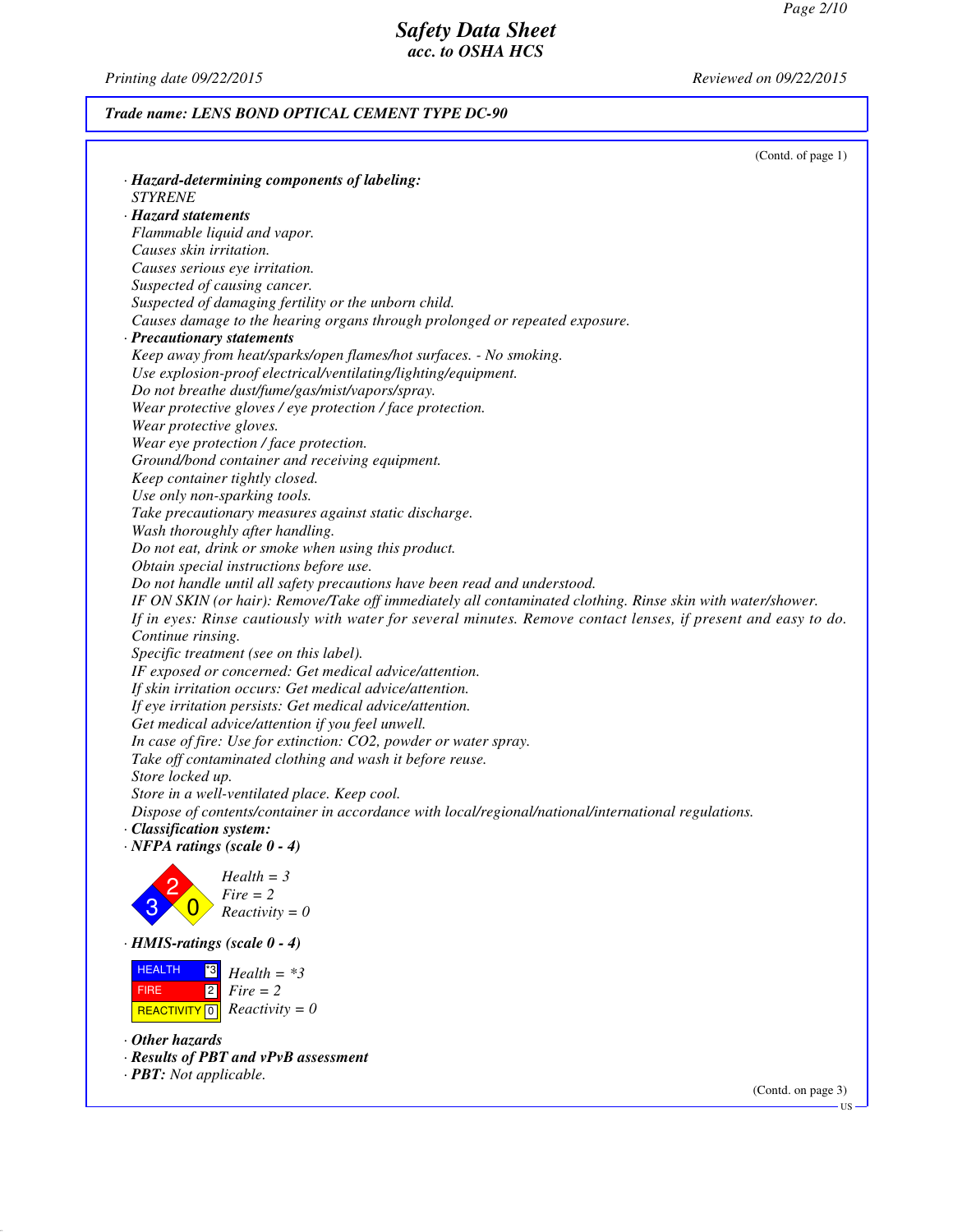*Printing date 09/22/2015 Reviewed on 09/22/2015*

#### *Trade name: LENS BOND OPTICAL CEMENT TYPE DC-90*

(Contd. of page 2)

*· vPvB: Not applicable.*

## *3 Composition/information on ingredients*

*· Chemical characterization: Mixtures*

*· Description: Mixture of the substances listed below with nonhazardous additions.*

*· Dangerous components:*

*100-42-5 STYRENE 25-50%*

## *4 First-aid measures*

- *· Description of first aid measures*
- *· General information:*

*Symptoms of poisoning may even occur after several hours; therefore medical observation for at least 48 hours after the accident.*

- *· After inhalation: In case of unconsciousness place patient stably in side position for transportation.*
- *· After skin contact: Immediately wash with water and soap and rinse thoroughly.*
- *· After eye contact:*
- *Rinse opened eye for several minutes under running water. If symptoms persist, consult a doctor.*
- *· After swallowing: If symptoms persist consult doctor.*
- *· Information for doctor:*
- *· Most important symptoms and effects, both acute and delayed No further relevant information available.*
- *· Indication of any immediate medical attention and special treatment needed*
- *No further relevant information available.*

# *5 Fire-fighting measures*

- *· Extinguishing media*
- *· Suitable extinguishing agents: CO2, sand, extinguishing powder. Do not use water.*
- *· For safety reasons unsuitable extinguishing agents: Water with full jet*
- *· Special hazards arising from the substance or mixture No further relevant information available.*
- *· Advice for firefighters*
- *· Protective equipment: No special measures required.*

## *6 Accidental release measures*

- *· Personal precautions, protective equipment and emergency procedures Wear protective equipment. Keep unprotected persons away.*
- *· Environmental precautions: Do not allow to enter sewers/ surface or ground water.*
- *· Methods and material for containment and cleaning up:*

*Absorb with liquid-binding material (sand, diatomite, acid binders, universal binders, sawdust). Dispose contaminated material as waste according to item 13. Ensure adequate ventilation.*

- *Do not flush with water or aqueous cleansing agents*
- *· Reference to other sections*

*See Section 7 for information on safe handling.*

*See Section 8 for information on personal protection equipment.*

(Contd. on page 4)

**HS**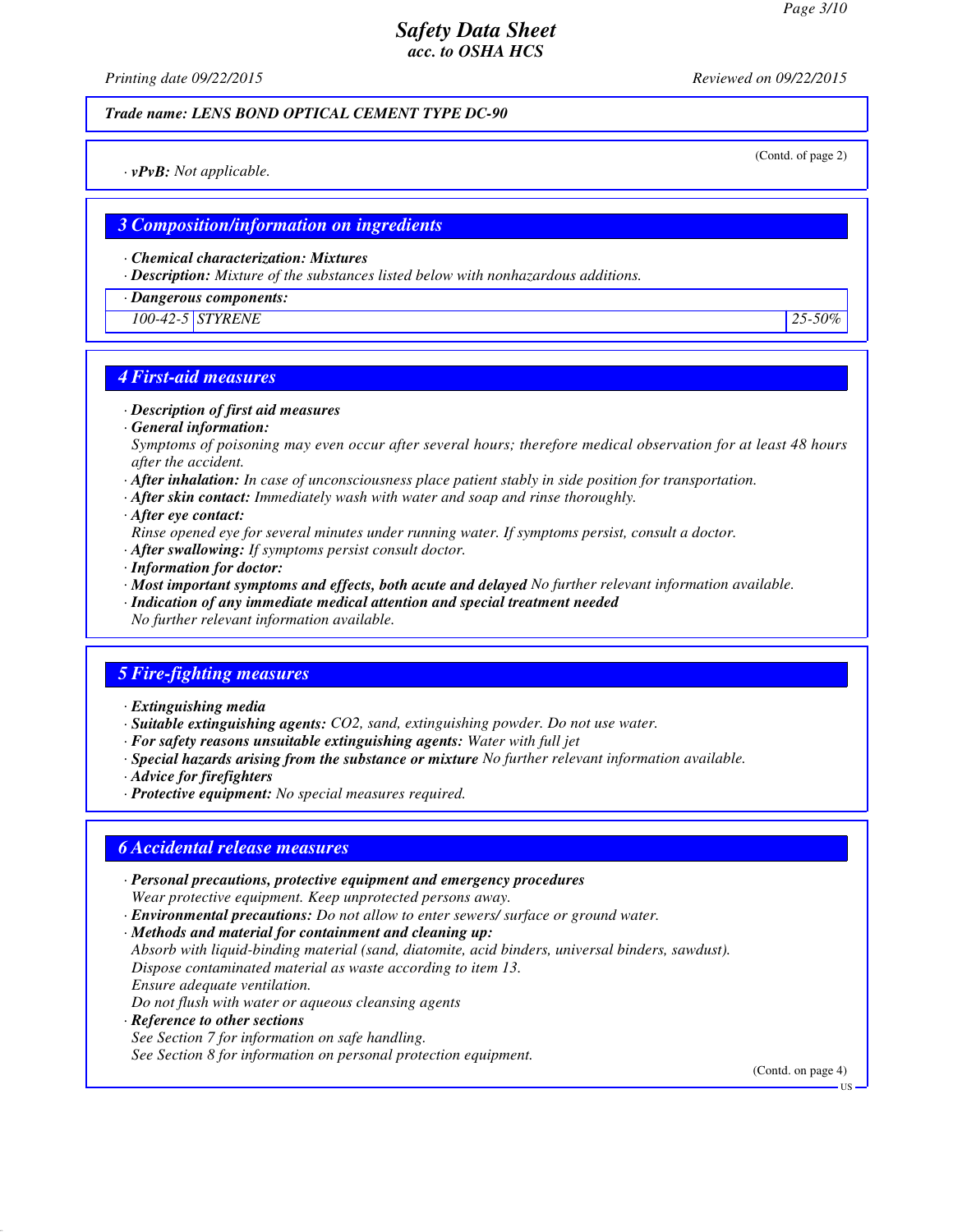*Printing date 09/22/2015 Reviewed on 09/22/2015*

#### *Trade name: LENS BOND OPTICAL CEMENT TYPE DC-90*

(Contd. of page 3)

*See Section 13 for disposal information.*

### *7 Handling and storage*

*· Handling:*

- *· Precautions for safe handling Ensure good ventilation/exhaustion at the workplace. Open and handle receptacle with care. Prevent formation of aerosols. · Information about protection against explosions and fires:*
- *Keep ignition sources away Do not smoke. Protect from heat. Protect against electrostatic charges. Keep respiratory protective device available.*
- *· Conditions for safe storage, including any incompatibilities*
- *· Storage:*
- *· Requirements to be met by storerooms and receptacles: No special requirements.*
- *· Information about storage in one common storage facility: Not required.*
- *· Further information about storage conditions:*
- *Keep receptacle tightly sealed. Protect from heat and direct sunlight. · Specific end use(s) No further relevant information available.*

## *8 Exposure controls/personal protection*

*· Additional information about design of technical systems: No further data; see item 7.*

*· Control parameters*

*· Components with limit values that require monitoring at the workplace:*

#### *100-42-5 STYRENE*

- *PEL Long-term value: 100 ppm Ceiling limit value: 200; 600\* ppm \*5-min peak in any 3 hrs*
- *REL Short-term value: 425 mg/m³, 100 ppm Long-term value: 215 mg/m³, 50 ppm*
- *TLV Short-term value: 170 mg/m³, 40 ppm Long-term value: 85 mg/m³, 20 ppm BEI*

#### *· Ingredients with biological limit values:*

*100-42-5 STYRENE*

*BEI 400 mg/g creatinine Medium: urine Time: end of shift Parameter: Mandelic acid plus phenylglyoxylic acid (nonspecific) 0.2 mg/L Medium: venous blood*

*Time: end of shift Parameter: Styrene (semi-quantitative)*

*· Additional information: The lists that were valid during the creation were used as basis.*

(Contd. on page 5)

US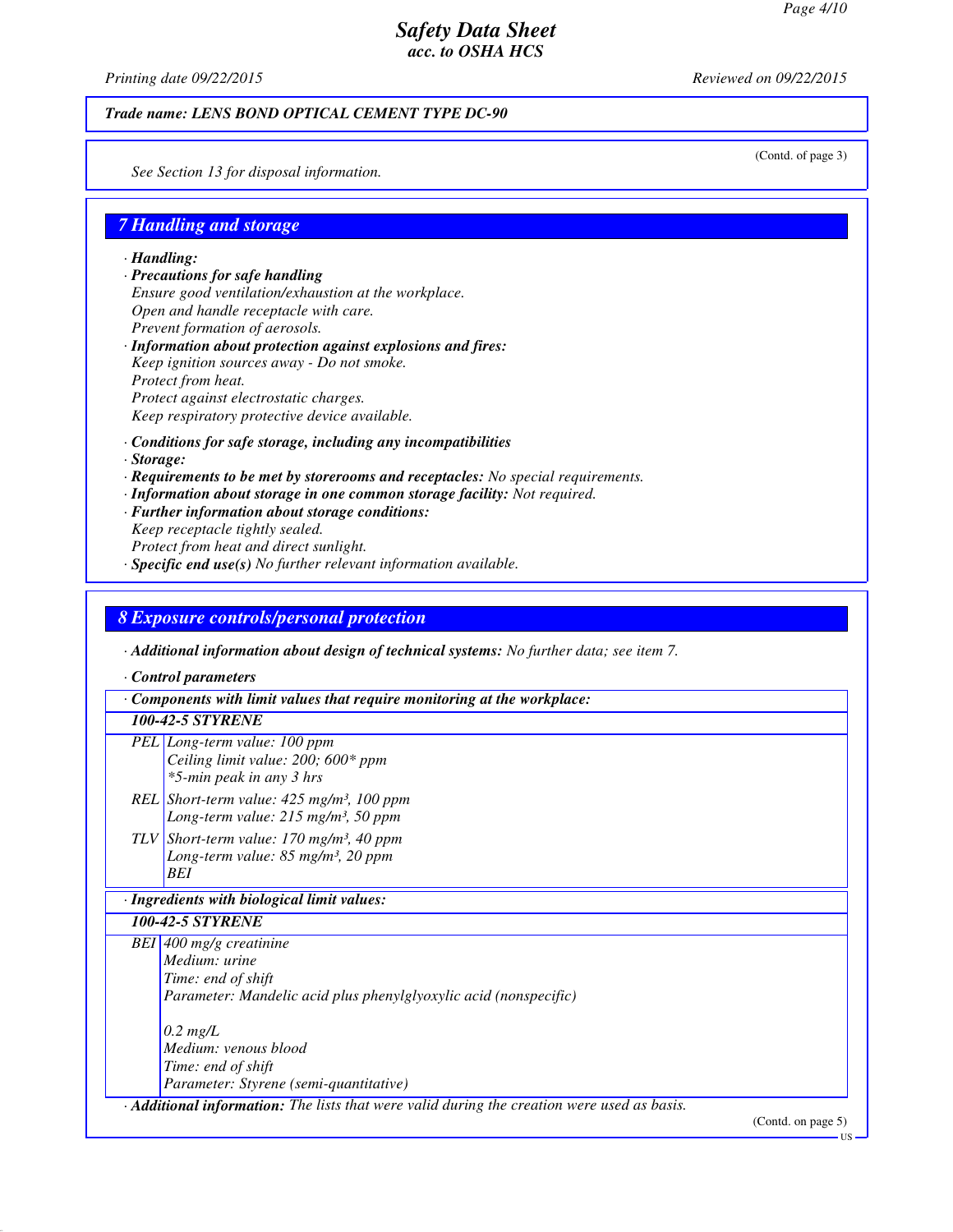*Printing date 09/22/2015 Reviewed on 09/22/2015*

*· Exposure controls*

#### *Trade name: LENS BOND OPTICAL CEMENT TYPE DC-90*

(Contd. of page 4)

US

- *· Personal protective equipment: · General protective and hygienic measures: Keep away from foodstuffs, beverages and feed. Immediately remove all soiled and contaminated clothing. Wash hands before breaks and at the end of work. Store protective clothing separately. Avoid contact with the eyes and skin.*
- *· Breathing equipment:*

*In case of brief exposure or low pollution use respiratory filter device. In case of intensive or longer exposure use respiratory protective device that is independent of circulating air.*

*· Protection of hands:*



*Protective gloves*

*The glove material has to be impermeable and resistant to the product/ the substance/ the preparation. Due to missing tests no recommendation to the glove material can be given for the product/ the preparation/ the chemical mixture.*

*Selection of the glove material on consideration of the penetration times, rates of diffusion and the degradation · Material of gloves*

*The selection of the suitable gloves does not only depend on the material, but also on further marks of quality and varies from manufacturer to manufacturer. As the product is a preparation of several substances, the resistance of the glove material can not be calculated in advance and has therefore to be checked prior to the application.*

*· Penetration time of glove material*

*The exact break through time has to be found out by the manufacturer of the protective gloves and has to be observed.*

*· Eye protection:*



*Tightly sealed goggles*

| · Information on basic physical and chemical properties<br>· General Information |                 |  |
|----------------------------------------------------------------------------------|-----------------|--|
| $\cdot$ Appearance:<br>Form:                                                     | Liquid          |  |
| Color:                                                                           | Clear           |  |
| $\cdot$ Odor:                                                                    | Sweetish        |  |
| Odour threshold:                                                                 | Not determined. |  |
| $\cdot$ pH-value:                                                                | Not determined. |  |
| $\cdot$ Change in condition                                                      |                 |  |
| <b>Melting point/Melting range:</b>                                              | Undetermined.   |  |
| <b>Boiling point/Boiling range:</b>                                              | 150 °C (302 °F) |  |
| $\cdot$ Flash point:                                                             | 50 °C (122 °F)  |  |
| · Flammability (solid, gaseous):                                                 | Not flammable.  |  |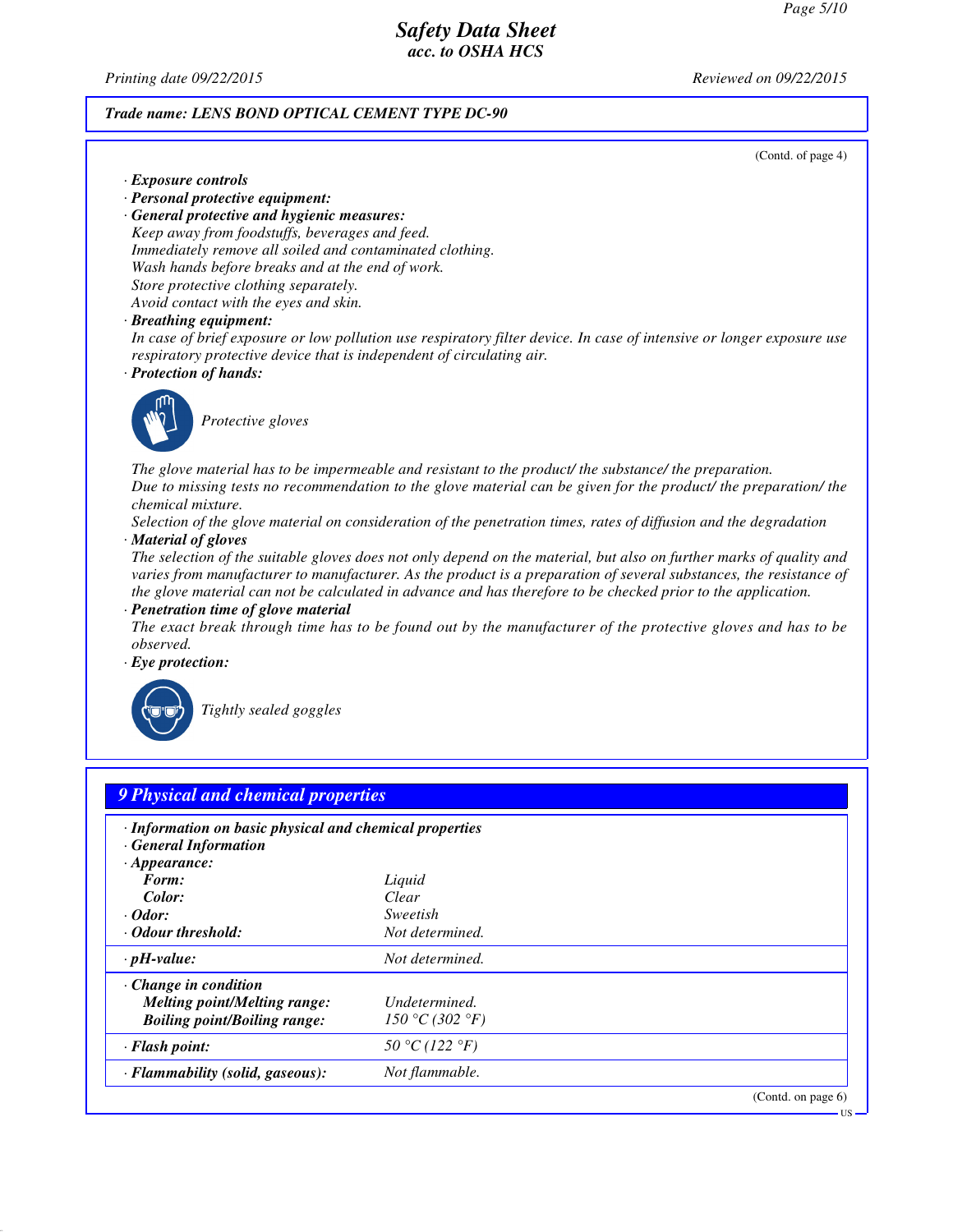*Printing date 09/22/2015 Reviewed on 09/22/2015*

#### *Trade name: LENS BOND OPTICAL CEMENT TYPE DC-90*

|                                                            | (Contd. of page 5)                                                                            |
|------------------------------------------------------------|-----------------------------------------------------------------------------------------------|
| · Ignition temperature:                                    | 480 °C (896 °F)                                                                               |
| $\cdot$ Decomposition temperature:                         | Not determined.                                                                               |
| $\cdot$ Auto igniting:                                     | Product is not selfigniting.                                                                  |
| · Danger of explosion:                                     | Product is not explosive. However, formation of explosive air/vapor<br>mixtures are possible. |
| · Explosion limits:                                        |                                                                                               |
| Lower:                                                     | 1.2 Vol $\%$                                                                                  |
| <b>Upper:</b>                                              | $8.9$ Vol $%$                                                                                 |
| $\cdot$ Vapor pressure at 20 °C (68 °F):                   | $6$ hPa $(5$ mm Hg)                                                                           |
| $\cdot$ Density:                                           | Not determined.                                                                               |
| $\cdot$ Relative density                                   | Not determined.                                                                               |
| · Vapour density                                           | Not determined.                                                                               |
| $\cdot$ Evaporation rate                                   | Not determined.                                                                               |
| · Solubility in / Miscibility with                         |                                                                                               |
| Water:                                                     | Not miscible or difficult to mix.                                                             |
| · Partition coefficient (n-octanol/water): Not determined. |                                                                                               |
| $\cdot$ Viscosity:                                         |                                                                                               |
| Dynamic:                                                   | Not determined.                                                                               |
| Kinematic:                                                 | Not determined.                                                                               |
| · Solvent content:                                         |                                                                                               |
| Organic solvents:                                          | $40.0\%$                                                                                      |
| <b>VOC</b> content:                                        | $40.0 \%$                                                                                     |
|                                                            | $400.0$ g/l / 3.34 lb/gl                                                                      |
| $\cdot$ Other information                                  | No further relevant information available.                                                    |

## *10 Stability and reactivity*

- *· Reactivity*
- *· Chemical stability*
- *· Thermal decomposition / conditions to be avoided: No decomposition if used according to specifications.*
- *· Possibility of hazardous reactions No dangerous reactions known.*
- *· Conditions to avoid No further relevant information available.*
- *· Incompatible materials: No further relevant information available.*
- *· Hazardous decomposition products: No dangerous decomposition products known.*

# *11 Toxicological information*

*· Information on toxicological effects*

*· Acute toxicity:*

*· LD/LC50 values that are relevant for classification:*

*100-42-5 STYRENE Oral LD50 5000 mg/kg (rat)*

| Urai | LDJU | $15000$ mg/kg (rai |
|------|------|--------------------|
|      |      |                    |

*Inhalative LC50/4 h 24 mg/l (rat) · Primary irritant effect:*

*· on the skin: Irritant to skin and mucous membranes.*

(Contd. on page 7)

US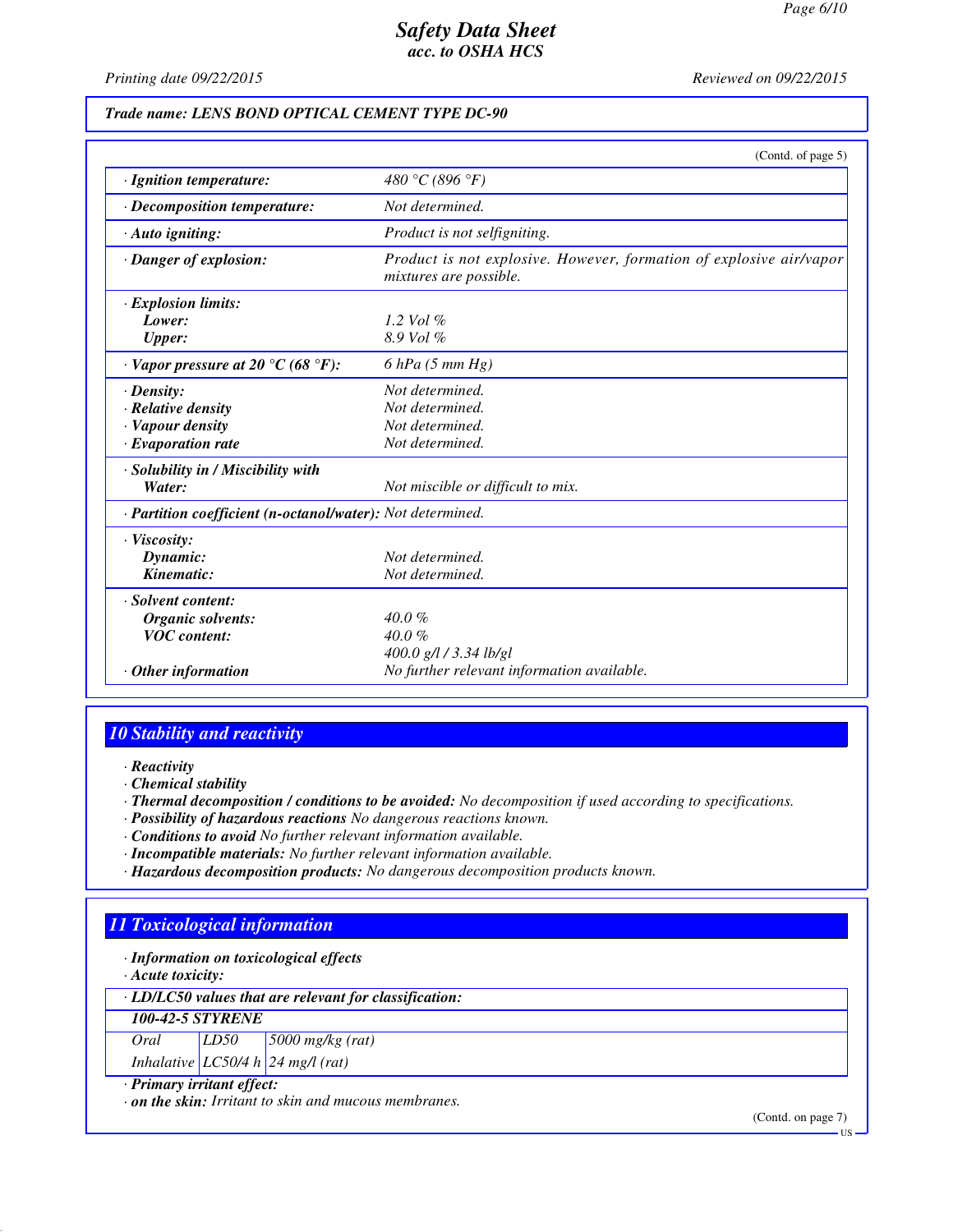(Contd. of page 6)

# *Safety Data Sheet acc. to OSHA HCS*

*Printing date 09/22/2015 Reviewed on 09/22/2015*

#### *Trade name: LENS BOND OPTICAL CEMENT TYPE DC-90*

- *· on the eye: Irritating effect.*
- *· Sensitization: No sensitizing effects known.*
- *· Additional toxicological information:*
- *The product shows the following dangers according to internally approved calculation methods for preparations: Irritant*

#### *· Carcinogenic categories*

*· IARC (International Agency for Research on Cancer)*

### *100-42-5 STYRENE 2B*

*· NTP (National Toxicology Program)*

## *100-42-5 STYRENE R*

- *· OSHA-Ca (Occupational Safety Health Administration)*
- *None of the ingredients is listed.*

## *12 Ecological information*

#### *· Toxicity*

- *· Aquatic toxicity: No further relevant information available.*
- *· Persistence and degradability No further relevant information available.*
- *· Behavior in environmental systems:*
- *· Bioaccumulative potential No further relevant information available.*
- *· Mobility in soil No further relevant information available.*
- *· Additional ecological information:*
- *· General notes:*
- *Water hazard class 2 (Self-assessment): hazardous for water*

*Do not allow product to reach ground water, water course or sewage system.*

*Danger to drinking water if even small quantities leak into the ground.*

- *· Results of PBT and vPvB assessment*
- *· PBT: Not applicable.*
- *· vPvB: Not applicable.*
- *· Other adverse effects No further relevant information available.*

# *13 Disposal considerations*

- *· Waste treatment methods*
- *· Recommendation:*

*Must not be disposed of together with household garbage. Do not allow product to reach sewage system.*

- *· Uncleaned packagings:*
- *· Recommendation: Disposal must be made according to official regulations.*

| ⋅ UN-Number                     |                                    |  |
|---------------------------------|------------------------------------|--|
| · DOT, ADR, IMDG, IATA          | <i>UN3269</i>                      |  |
| $\cdot$ UN proper shipping name |                                    |  |
| $\cdot$ DOT                     | Polyester resin kit mixture        |  |
| $\cdot$ ADR                     | 3269 Polyester resin kit mixture   |  |
| $\cdot$ IMDG, IATA              | <b>POLYESTER RESIN KIT mixture</b> |  |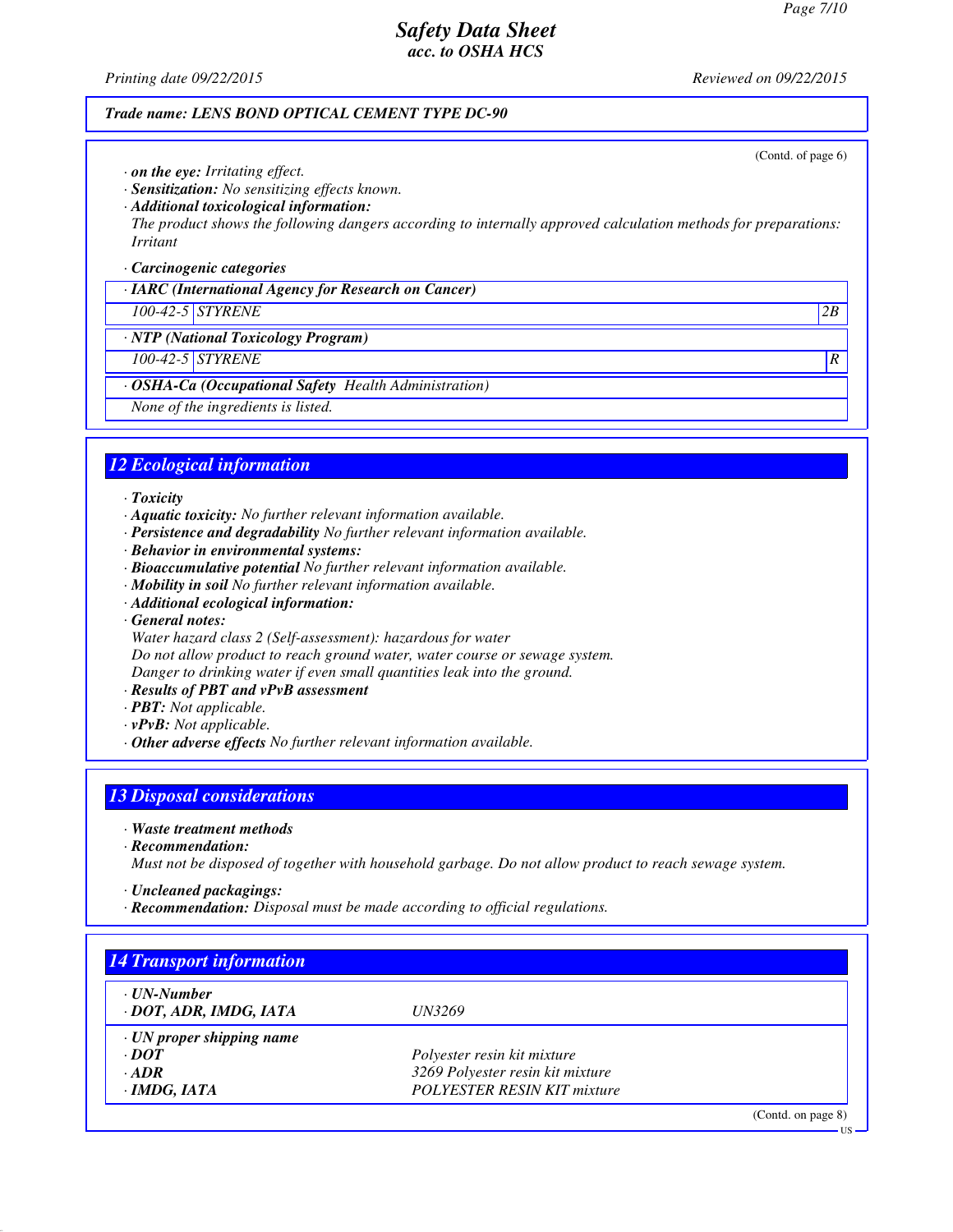*Printing date 09/22/2015 Reviewed on 09/22/2015*

*Trade name: LENS BOND OPTICAL CEMENT TYPE DC-90*

|                                                       | (Contd. of page 7)                                |
|-------------------------------------------------------|---------------------------------------------------|
| · Transport hazard class(es)                          |                                                   |
| $\cdot$ DOT                                           |                                                   |
|                                                       |                                                   |
| $\cdot$ Class                                         | 3 Flammable liquids                               |
| · Label                                               | 3                                                 |
| · ADR, IMDG, IATA                                     |                                                   |
|                                                       |                                                   |
| · Class                                               | 3 Flammable liquids                               |
| · Label                                               | 3                                                 |
| · Packing group<br>· DOT, ADR, IMDG, IATA             | III                                               |
| · Environmental hazards:<br>$\cdot$ Marine pollutant: | N <sub>O</sub>                                    |
| · Special precautions for user                        | Warning: Flammable liquids                        |
| · Danger code (Kemler):                               | 39                                                |
| · EMS Number:                                         | $F-E,S-D$                                         |
| · Transport in bulk according to Annex II of          |                                                   |
| <b>MARPOL73/78 and the IBC Code</b>                   | Not applicable.                                   |
| · Transport/Additional information:                   |                                                   |
| $\cdot$ DOT                                           |                                                   |
| · Quantity limitations                                | On passenger aircraft/rail: 60 L                  |
|                                                       | On cargo aircraft only: 220 L                     |
| $-ADR$                                                |                                                   |
| $\cdot$ Excepted quantities (EQ)                      | Code: E0                                          |
|                                                       | Not permitted as Excepted Quantity                |
| · IMDG                                                |                                                   |
| $\cdot$ Limited quantities (LQ)                       | 5L                                                |
| $\cdot$ Excepted quantities (EQ)                      | Code: E1                                          |
|                                                       | Maximum net quantity per inner packaging: 30 ml   |
|                                                       | Maximum net quantity per outer packaging: 1000 ml |
| · UN "Model Regulation":                              | UN3269, Polyester resin kit mixture, 3, III       |

# *15 Regulatory information*

*· Safety, health and environmental regulations/legislation specific for the substance or mixture*

*· Sara*

*· Section 355 (extremely hazardous substances):*

*None of the ingredients is listed.*

(Contd. on page 9)

US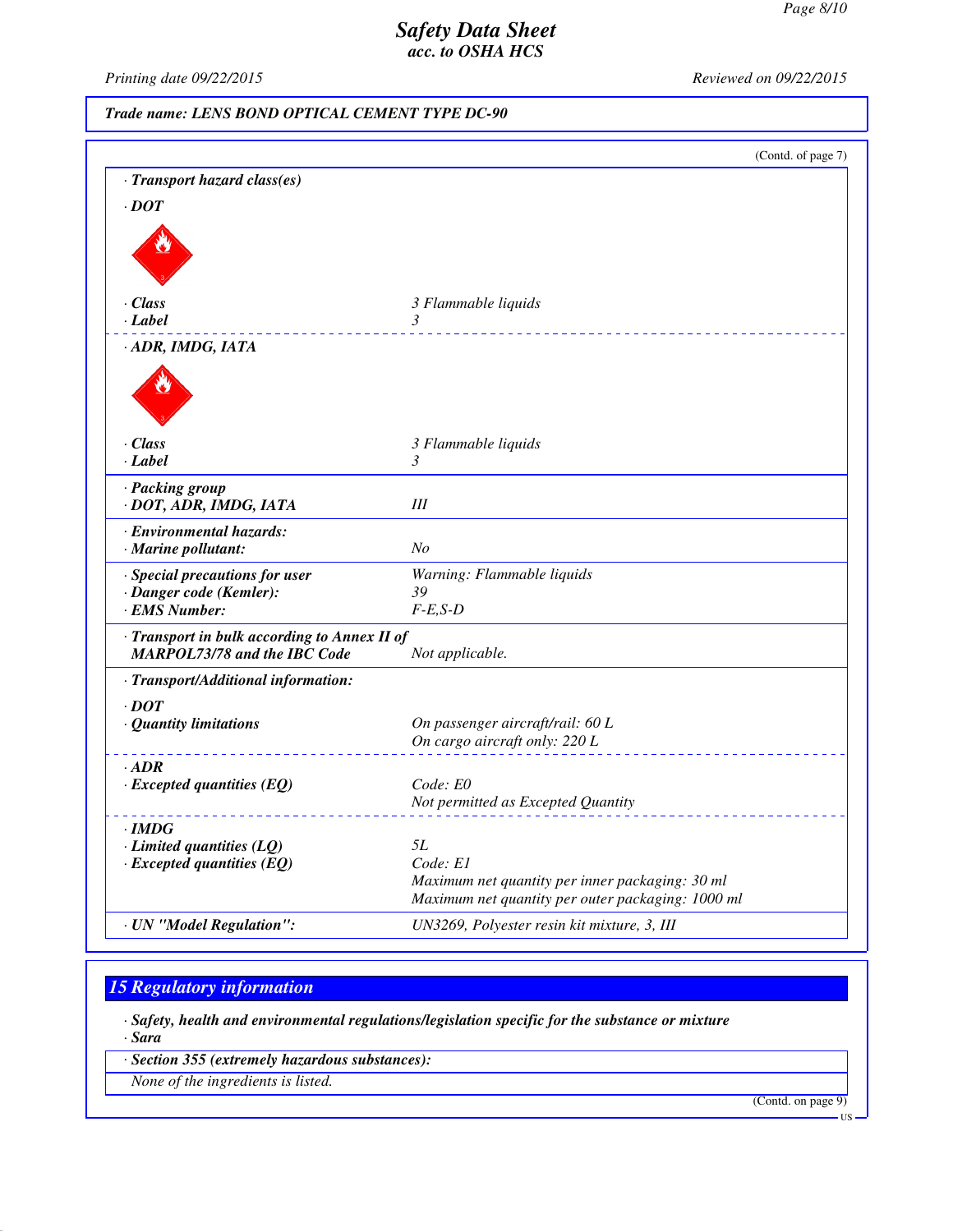*Printing date 09/22/2015 Reviewed on 09/22/2015*

## *Trade name: LENS BOND OPTICAL CEMENT TYPE DC-90*

|                                                                                                             | (Contd. of page 8) |
|-------------------------------------------------------------------------------------------------------------|--------------------|
| · Section 313 (Specific toxic chemical listings):                                                           |                    |
| 100-42-5 STYRENE                                                                                            |                    |
| · TSCA (Toxic Substances Control Act):                                                                      |                    |
| 100-42-5 STYRENE                                                                                            |                    |
| $\cdot$ Proposition 65                                                                                      |                    |
| Chemicals known to cause cancer:                                                                            |                    |
| None of the ingredients is listed.                                                                          |                    |
| · Chemicals known to cause reproductive toxicity for females:                                               |                    |
| None of the ingredients is listed.                                                                          |                    |
| · Chemicals known to cause reproductive toxicity for males:                                                 |                    |
| None of the ingredients is listed.                                                                          |                    |
| · Chemicals known to cause developmental toxicity:                                                          |                    |
| None of the ingredients is listed.                                                                          |                    |
|                                                                                                             |                    |
| · Carcinogenic categories                                                                                   |                    |
| · EPA (Environmental Protection Agency)                                                                     |                    |
| None of the ingredients is listed.                                                                          |                    |
| · TLV (Threshold Limit Value established by ACGIH)                                                          |                    |
| 100-42-5 STYRENE                                                                                            | A4                 |
| · NIOSH-Ca (National Institute for Occupational Safety and Health)                                          |                    |
| None of the ingredients is listed.                                                                          |                    |
| GHS label elements The product is classified and labeled according to the Globally Harmonized System (GHS). |                    |
| · Hazard pictograms                                                                                         |                    |
|                                                                                                             |                    |
|                                                                                                             |                    |
|                                                                                                             |                    |
| GHS02<br>GHS07<br>GHS08                                                                                     |                    |
| · Signal word Danger                                                                                        |                    |
|                                                                                                             |                    |
| · Hazard-determining components of labeling:<br><b>STYRENE</b>                                              |                    |
| · Hazard statements                                                                                         |                    |
| Flammable liquid and vapor.                                                                                 |                    |
| Causes skin irritation.                                                                                     |                    |
| Causes serious eye irritation.                                                                              |                    |
| Suspected of causing cancer.                                                                                |                    |
| Suspected of damaging fertility or the unborn child.                                                        |                    |
| Causes damage to the hearing organs through prolonged or repeated exposure.                                 |                    |
| · Precautionary statements                                                                                  |                    |
| Keep away from heat/sparks/open flames/hot surfaces. - No smoking.                                          |                    |
| Use explosion-proof electrical/ventilating/lighting/equipment.                                              |                    |
| Do not breathe dust/fume/gas/mist/vapors/spray.                                                             |                    |
| Wear protective gloves / eye protection / face protection.                                                  |                    |
| Wear protective gloves.                                                                                     |                    |
| Wear eye protection / face protection.                                                                      |                    |
| Ground/bond container and receiving equipment.                                                              |                    |
|                                                                                                             |                    |

- *Keep container tightly closed.*
- *Use only non-sparking tools.*